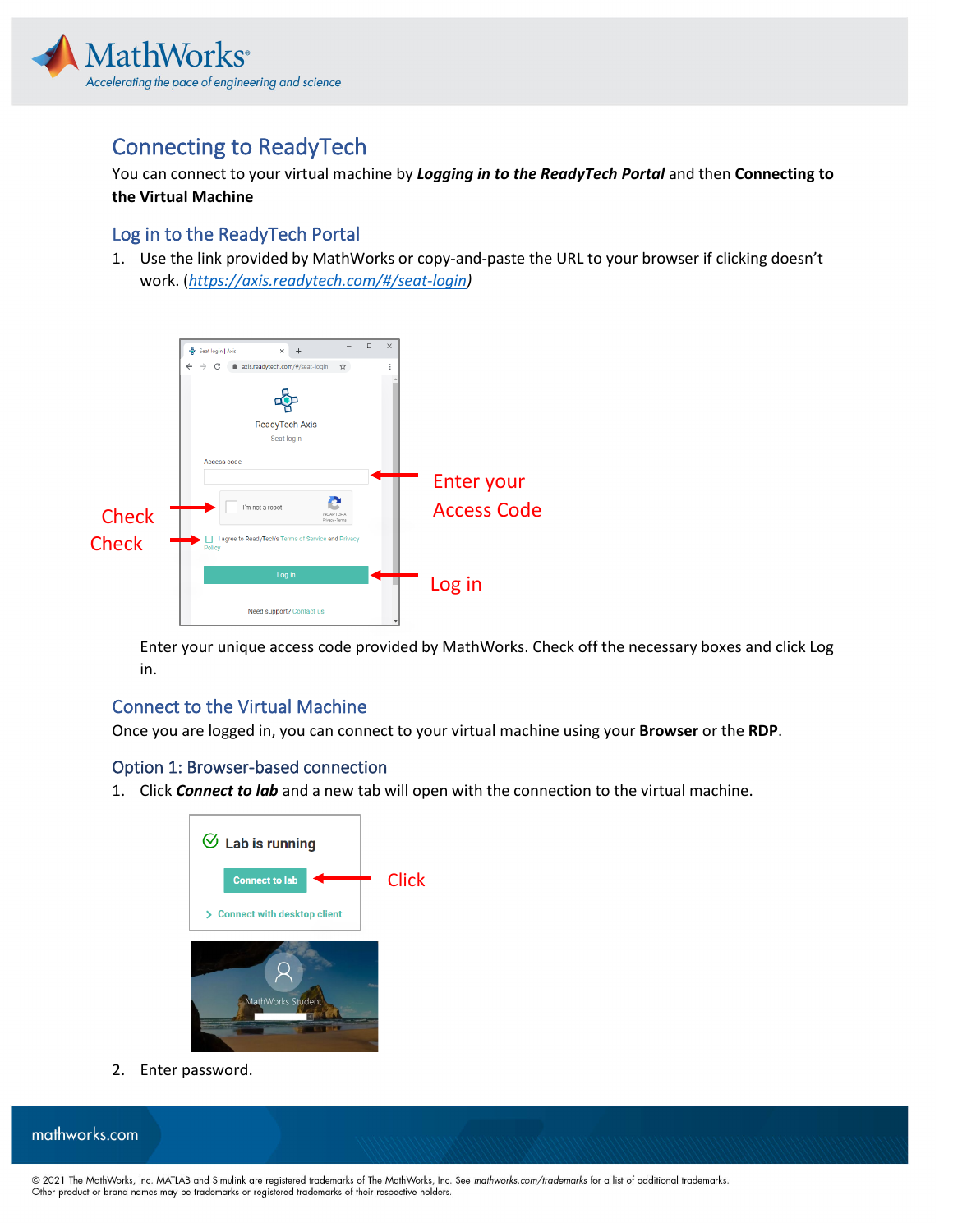

#### Option 2: Remote Desktop Connection (RDP)

*Note: To connect with RDP you might need to disconnect from your company's VPN.* 

1. From the ReadyTech portal. Click *Connect with desktop client.* This will bring up more information.



2. Copy the *Remote Address.*

| $\heartsuit$ Lab is running                                                    |                                                                           |
|--------------------------------------------------------------------------------|---------------------------------------------------------------------------|
| <b>Connect to lab</b>                                                          |                                                                           |
| > Connect with desktop client                                                  |                                                                           |
| <b>MatchMaker</b><br>Install the desktop client and use the following details: | <b>Remote Host</b><br>Use the following IP address when using RDP or SSH: |